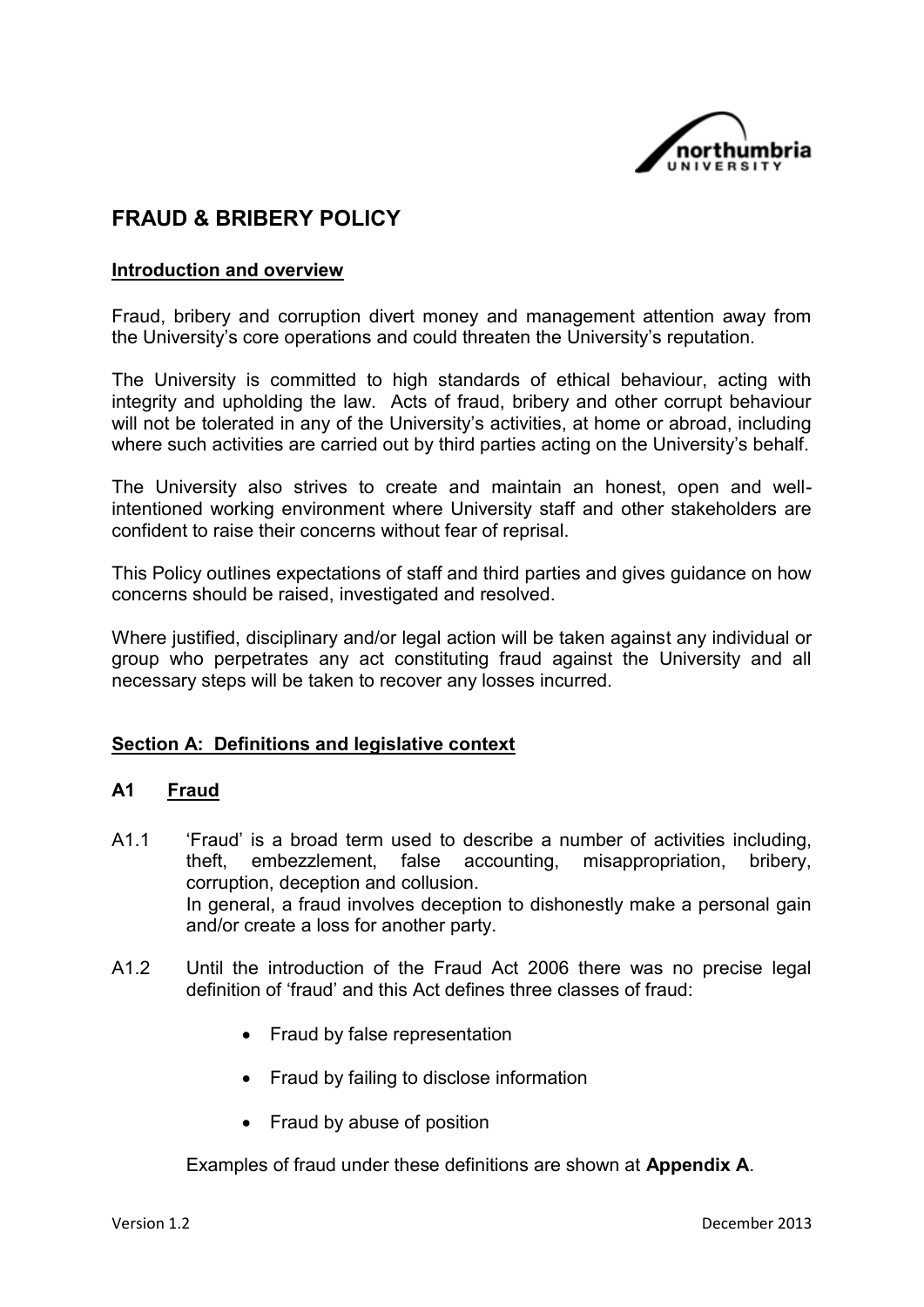A1.3 In all three classes of fraud, the Fraud Act requires that for an offence to have occurred, the person must have acted dishonestly, and that they have acted with the intent of making gain for themself or anyone else, or inflicting loss (or risk of loss) on another.

# **A2 Bribery**

- A2.1 'Bribery' is a financial or other advantage offered as an inducement to another to persuade them to carry out their functions improperly.
- A2.2 The UK Bribery Act 2010 came into force on 1 July 2011 and sets out new offences relating to:
	- making a bribe or
	- requesting or accepting a bribe
	- bribing foreign public officials (wherever that takes place)

There is also a new corporate offence of "failing to prevent bribery". The University must have "adequate procedures" in place to avoid being convicted of this offence.

Under the Bribery Act, it is a criminal offence to give or receive (or promise to give or receive) a bribe anywhere in the world.

A2.3 Bribes usually take the form of improper payments or personal "commissions". They can, however, take on many different shapes and forms, such as gift cards, gifts, entertainment and shopping trips, payment of travel and other expenses, secret rebates, or charitable or political donations.

> Facilitation payments, which are common in some countries, are also outlawed under the Bribery Act. These payments secure or expedite routine or necessary Government action by a public official. A facilitation payment includes a payment to a public official to do their job properly as well as payment to do their job improperly.

- A2.4 The University is accountable for the actions of any third parties who work on behalf of the University, e.g. international agents, contractors. Under the Bribery Act, these third parties are known as "associated persons".
- A2.5 Factors known to increase the risk of bribery are:
	- The use of sub-contractors
	- The working practices adopted in certain countries
	- Working with industrial sectors that are known to present increased bribery risks e.g. pharmaceutical and construction sectors.

Examples of situations involving bribery are shown at **Appendix A**.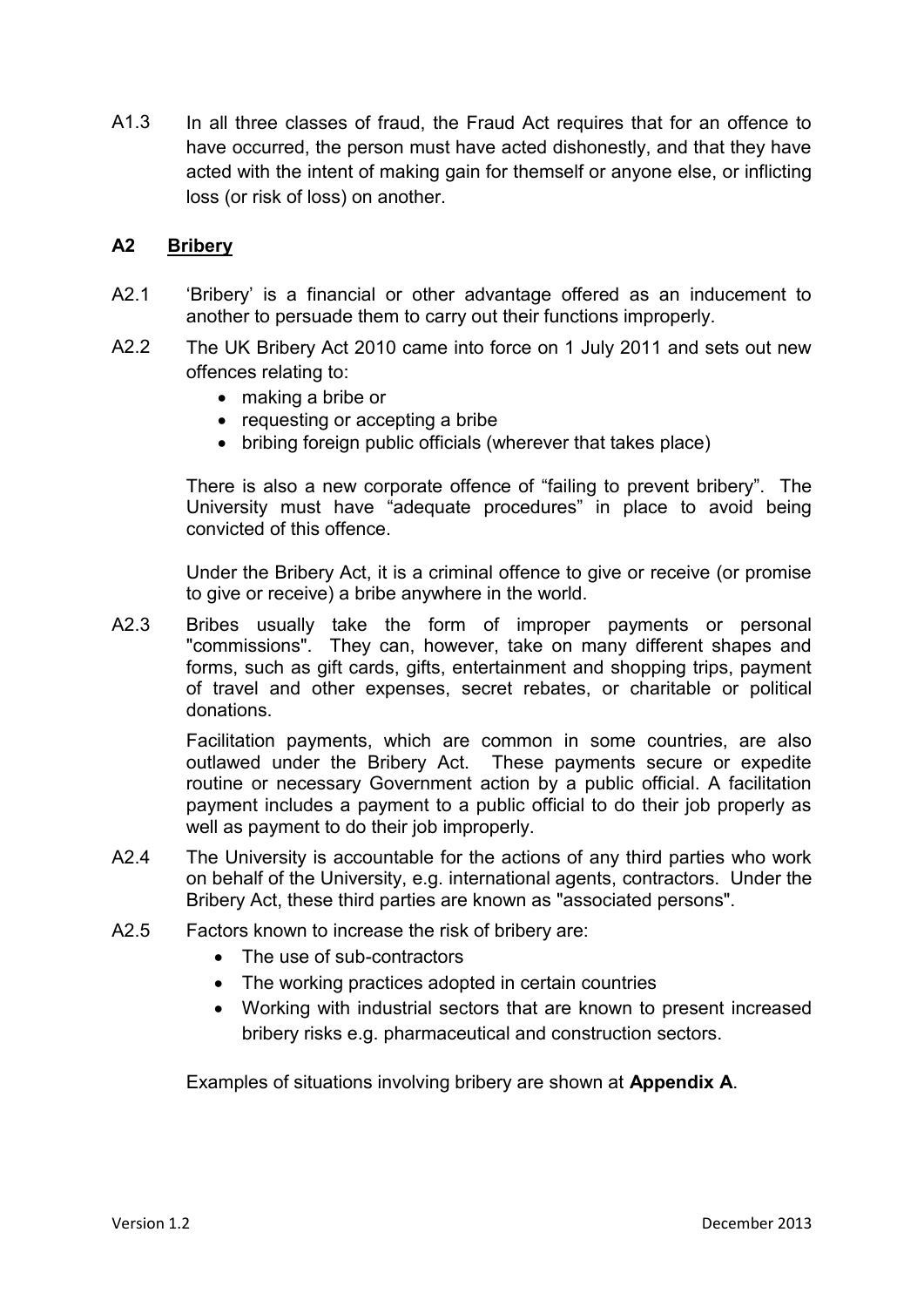# **Section B: Scope and application of this Policy**

This Policy applies to:

- i. all staff, governors and "associated persons" (as defined in the Bribery Act - including contractors and authorised representatives); and
- ii. all University activities undertaken in the UK or overseas.

# **B1 The University's approach to fraud, bribery and corruption**

- B1.1 The University will not tolerate fraud, bribery or any other corrupt activity, carried out by its own staff or by third parties acting on behalf of the University.
- B1.2 The University will seek to prevent such activity by a variety of measures including:
	- a) risk assessments to ensure a proportionate response is made to activities and areas at risk of fraud and bribery;
	- b) strong internal controls, to prevent and detect irregularities;
	- c) strict recruitment and induction procedures;
	- d) a clear Staff Code of Conduct;
	- e) staff awareness and training; and
	- f) learning from incidents by improving internal controls.
- B1.3 The University will encourage its staff, contractors and related parties to report concerns and suspicious activity. (See **Section C** on "reporting concerns").
- B1.4 The University will maintain a Fraud Response Plan (see **Section D**) to ensure concerns are investigated appropriately and conclusions reached.

### **B2 Implementing the Policy**

- B2.1 The Chief Operating Officer is responsible for ensuring strong internal financial controls across the University, including the implementation and maintenance of fraud risk assessments and associated internal controls.
- B2.2 The Head of Governance is responsible for responding to reports of suspected fraud, bribery and corrupt activities and for initiating the Fraud Response Plan, including the commissioning of any Internal Audit investigations.

The Head of Governance will require the Head of Internal Audit to ensure that:

- Internal Audit's fraud investigation staff are familiar with and follow rules on the admissibility of documentary and other evidence in criminal proceedings;
- Internal Audit's fraud investigation staff are familiar with the University's disciplinary procedures, to ensure that evidence requirements will be met during any fraud investigation;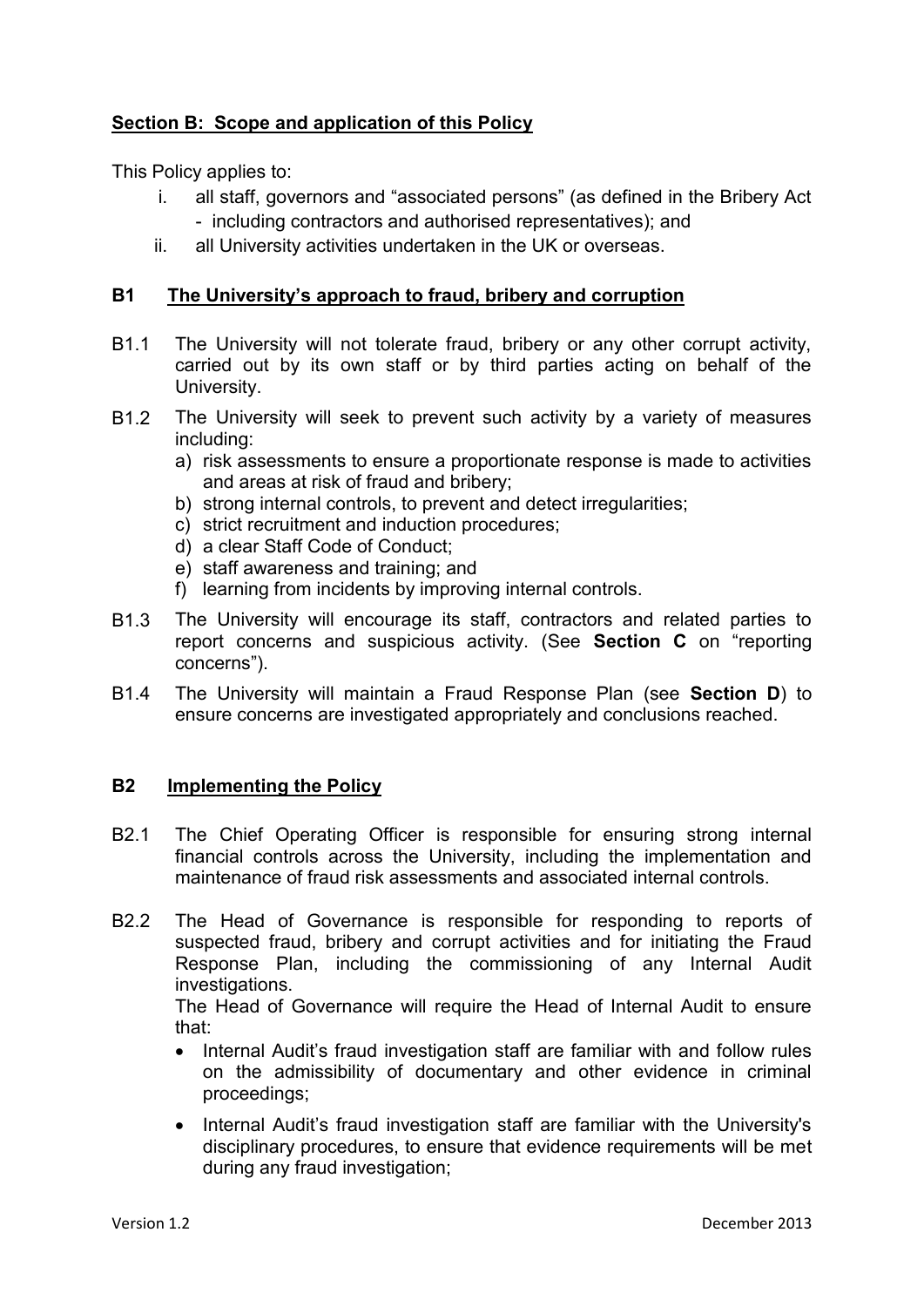- recommendations regarding police notification are given at a timely point in the investigation;
- advice is provided, in consultation with the University's Head of Legal, as to whether there is a need for other staff to be trained in the evidence rules for interviews under the Criminal Procedure and Investigations Act and, as necessary, the Police and Criminal Evidence Act ("PACE").

# **B3 Expectations of University staff, contractors and third parties (i.e. "associated persons")**

- B3.1 General expectations of university staff include:
	- a) To discharge duties in accordance with their employment or contractual obligations and with due regard to University policies and procedures;
	- b) To undertake all training associated with this Policy;
	- c) To avoid all activities which are fraudulent or corrupt including bribery, e.g.:
		- acting dishonestly to cause a loss to the University or others or to make a gain for themselves and/or parties known to them;
		- offering (including promising to offer), requesting or receiving (including promising to receive) a bribe at any time;
		- the payment of facilitation payments; or
		- abusing their position.
	- d) To follow the University's guidance around the offer and acceptance of gifts and hospitality, as outlined in the University's policy on Gifts and Hospitality.
	- e) To disclose any interests or external activities as required by the University's policy on Disclosure of Interests, Consultancy and External Activities.
	- f) To remain vigilant and report to the appropriate person (see **Section C**) concerns related to suspected fraud, bribery or other corrupt behaviour.
	- g) To co-operate fully with any internal or external investigations carried out into reported concerns.
	- h) To maintain confidentiality about any suspected or actual incidents involving the University.

.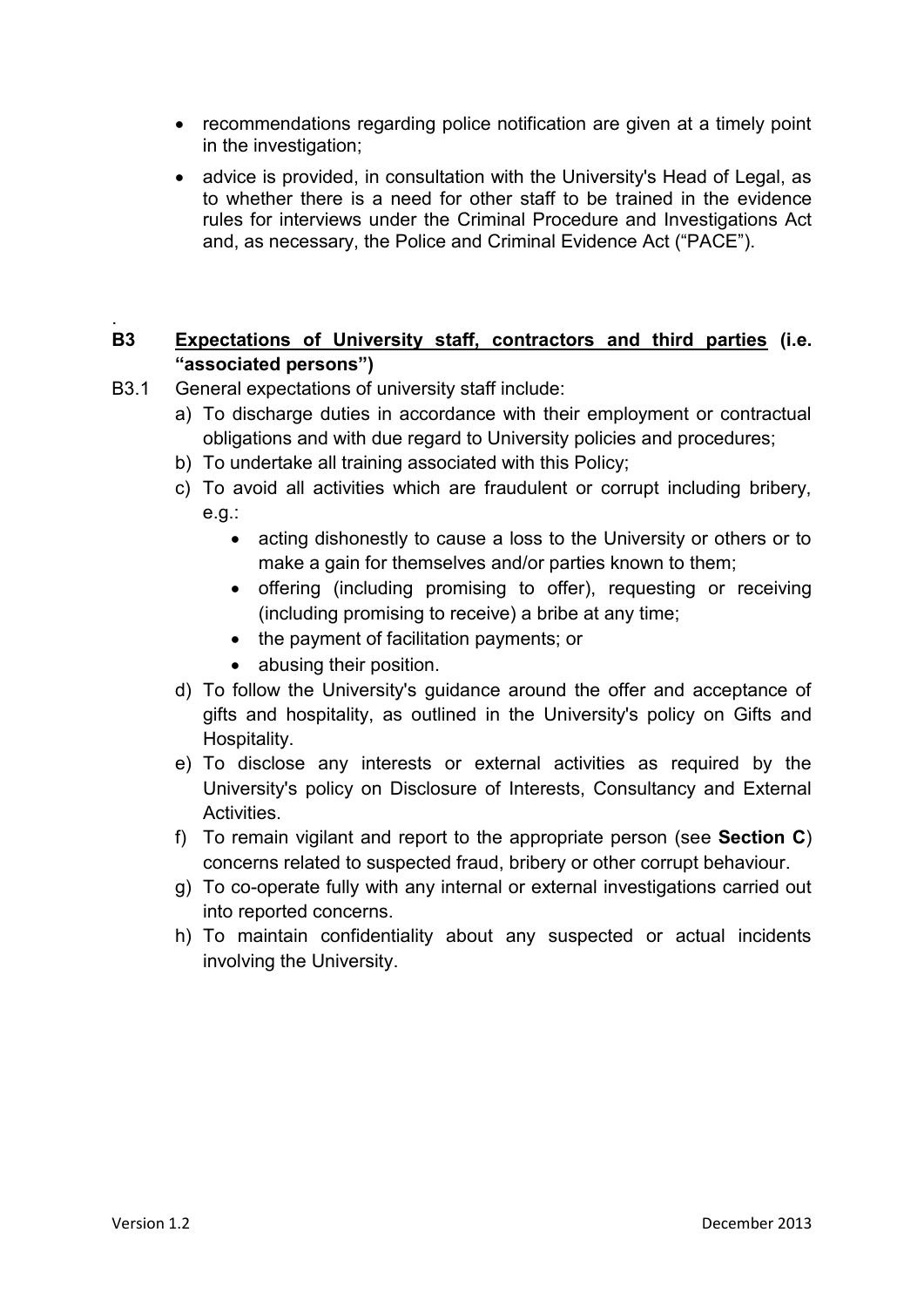# **Section C: Reporting concerns about suspected irregularities**

Suspicion of fraud or irregularity may arise through a range of means including the day-to-day operation of University procedures and planned internal or external audit work.

All actual or suspected instances of irregularity relating to the scope of this Policy should be reported without delay as detailed below.

Colleagues who raise genuine concerns about possible non-compliance will not be dismissed, demoted or otherwise suffer a detriment for raising those concerns.

Staff should be aware that disciplinary action may be taken against them if it becomes clear that they had knowledge that an act of fraud, bribery or corruption had taken place but had failed to report it.

See **Appendix B** for a flowchart of the reporting channels for raising concerns.

## **Please note that concerns relating to money laundering should follow the procedure described in the Money Laundering Policy.**

# **C1 Reporting concerns regarding fraud, bribery and other irregularities**

C1.1 In the first instance, employees should notify their Line Manager and/or Principal Budget Holder (as defined in the Financial Regulations including members of the Vice-Chancellor's Executive Group, Deans and Directors) as soon as possible of any financial irregularities or matters which may give rise to suspicion of corrupt activity within their areas of responsibility.

Concerns should normally be communicated in writing but may be made orally in exceptional circumstances. The report should provide:

- a brief description of the alleged irregularity,
- the loss (or potential loss) involved,
- the individual(s) possibly involved; and
- any evidence supporting the concern.
- C1.2 The Line Manager/Principal Budget Holder should make an initial assessment of the concern by considering the evidence provided, the credibility of the source and any other linked information or anecdotes (whether current or historical). As soon as possible and certainly within 3 days, they should notify the Chief Operating Officer who will immediately inform the Head of Governance. The Head of Governance may be notified directly if the Chief Operating Officer is unavailable or if the concern relates in any way to the Chief Operating Officer.
- C1.3 If reporting via the Line Manager or Principal Budget Holder is considered inappropriate (e.g. if the concern relates to them) or their response is considered to be unsatisfactory then a report may be made directly to the Head of Governance. The concern will then be treated under the University's Public Interest Disclosure (Whistleblowing) Policy.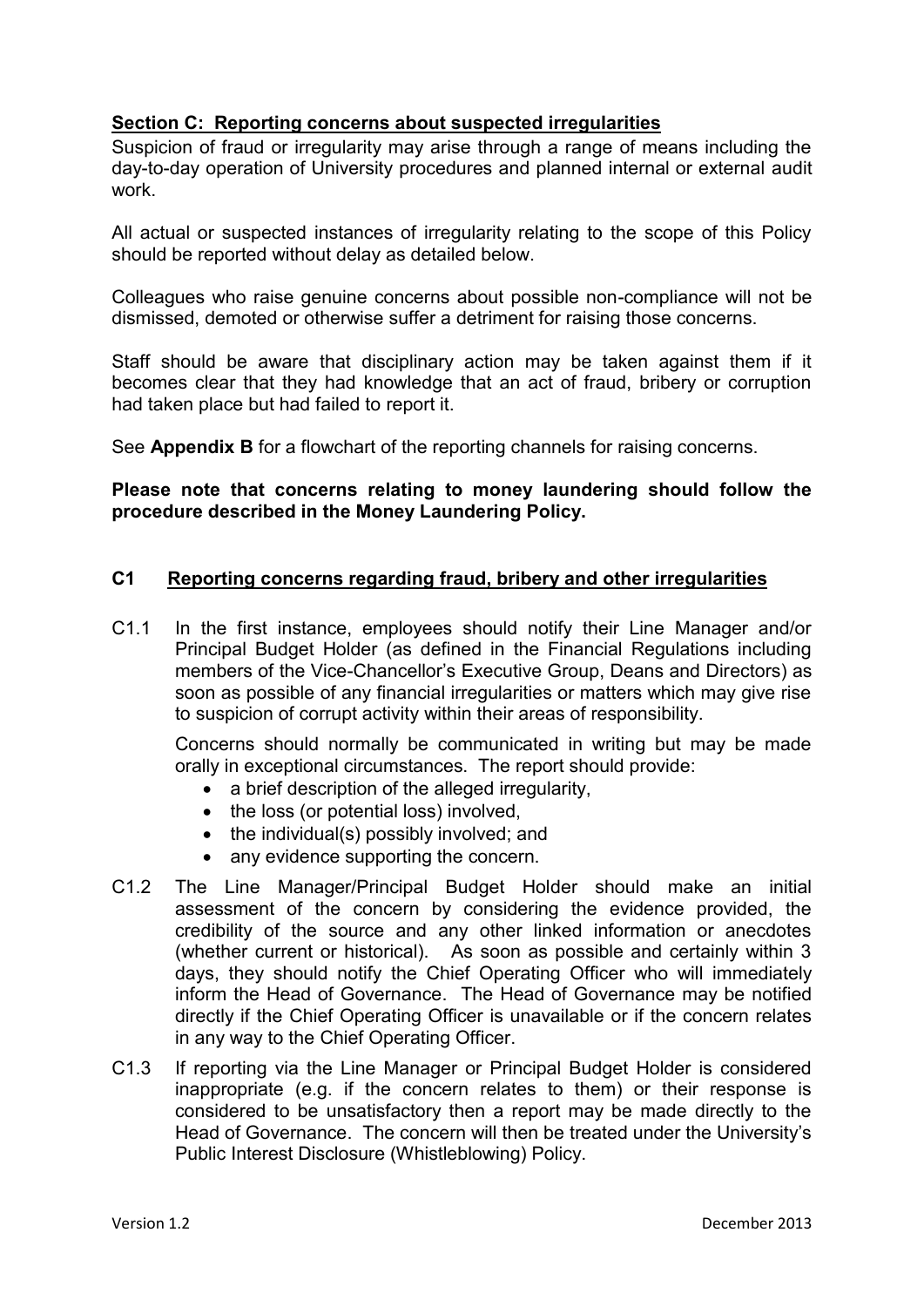# **C2 Procedure for contractors or third parties to report concerns**

C2.1 In the first instance, staff employed by contractors and third parties should notify their Line Manager of any concerns and/or the main University contact for the project or contract.

Concerns should normally be communicated in writing but may be made orally in exceptional circumstances. The report should provide:

- a brief description of the alleged irregularity,
- the loss (or potential loss) involved,
- $\bullet$  the individual(s) possibly involved and
- any evidence supporting the concern.
- C2.2 If, for any reason, reporting via the Line Manager or main University contact is considered inappropriate (e.g. if the concern relates to them) or their response is considered to be unsatisfactory then a report may be made directly to the Head of Governance. The concern will then be treated under the University's Public Interest Disclosure (Whistleblowing) Policy.

#### **C3 Anonymous and malicious reports**

C3.1 It can be more difficult to assess and investigate anonymous allegations. For this reason, anonymous reporting is discouraged but, in exceptional circumstances and where supported by evidence, may form the basis of an investigation.

If an allegation is determined to have been made frivolously, in bad faith, maliciously, for personal gain or for revenge, disciplinary action may be taken against the person making such an allegation.

### **C4 Record Keeping**

C4.1 The Head of Governance will keep a separate register of all reported concerns, including concerns relating to fraud, bribery and corruption. The register will include reference to any associated investigations and outcomes and will be kept for at least six years.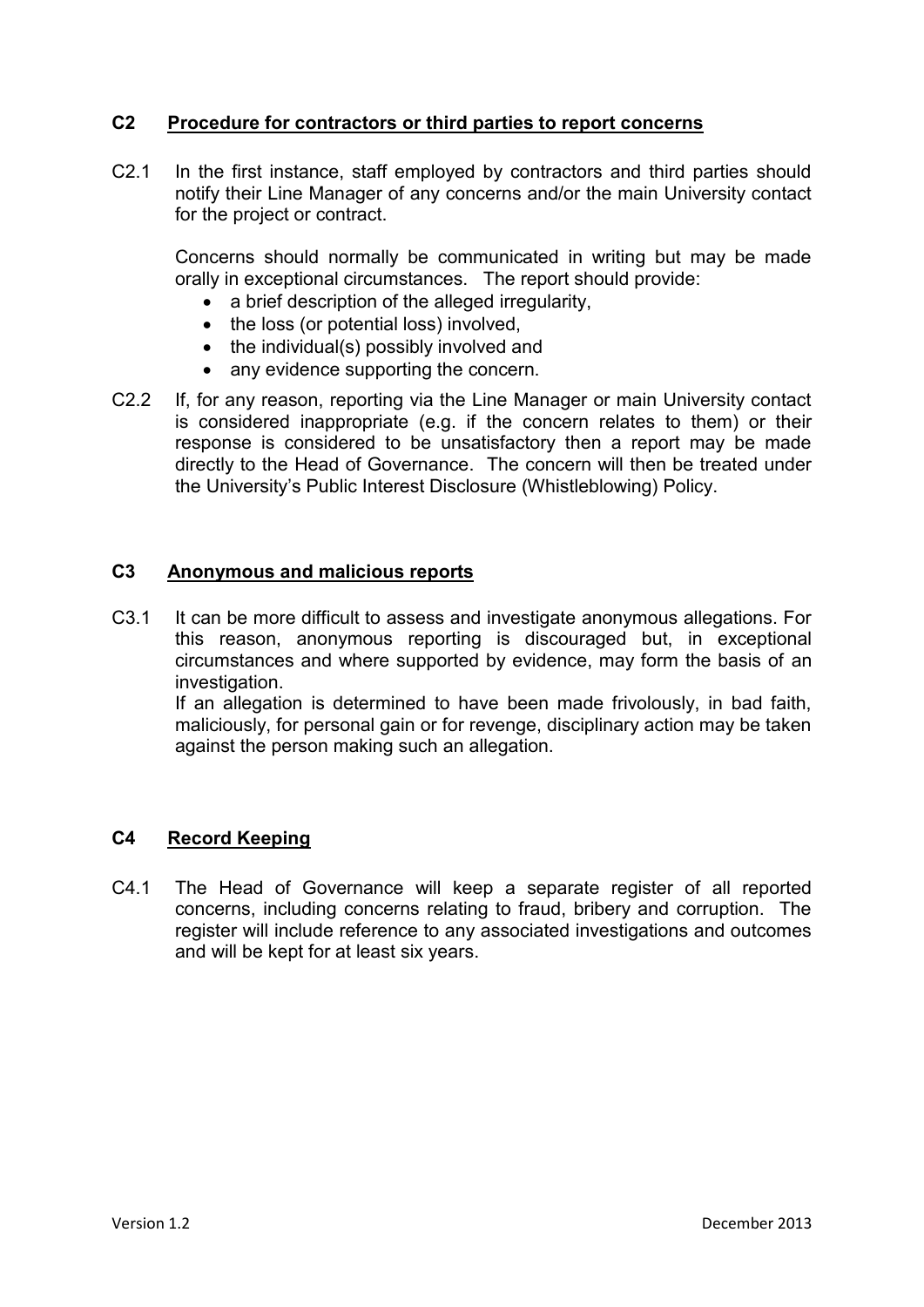# **Section D: How the University will respond to concerns**

# **D1 Fraud Response Plan for reported concerns**

The purpose of the Fraud Response Plan is to define responsibilities, key actions and reporting lines in the event of a suspected fraud or other irregularity. It should help the University:

- assign responsibility for investigating the incident;
- keep relevant staff and Governors informed of the investigation and its outcome;
- prevent further loss and recover losses;
- establish and secure evidence necessary for criminal and disciplinary action;
- punish the perpetrators;
- notify other bodies, where required, including the police and HEFCE; and
- learn lessons from the incident and implement measures to prevent a recurrence.

### D<sub>1.1</sub> Responsibilities

The Head of Governance is responsible for co-ordinating the University's response to actual or suspected incidents under the scope of this Policy.

Upon notification and initial consideration of a concern and, wherever possible, within 24 hours, the Head of Governance shall inform the Vice-Chancellor (and Chief Operating Officer, if the concern has not been raised via him/her) and shall consider whether the concern warrants the convening of the Fraud Response Group.

If the Fraud Response Group is convened, the Group should be constituted within 48 hours and should include a minimum of 3 members. The Group will normally include, where practicable, the following staff:

- Head of Governance (Chair)
- Head of Internal Audit Service
- Director of Human Resources
- Chief Operating Officer
- Chief Legal Officer and/or Head of Legal
- Risk Manager

If a Group meeting is not feasible, the Head of Governance shall consult members of the Fraud Response Group before determining action. If any of the office-holders named above hold direct management responsibility for the area under investigation, or are otherwise implicated in the suspected irregularity, their role may be taken by another appropriate senior officer.

HEFCE<sup>1</sup> requires that the internal auditor is informed, as soon as possible, of all attempted, suspected or actual fraud or irregularity. The internal auditor is required to consider any implications of investigations into attempted,

 $\overline{a}$ 

 $1$  HEFCE Financial Memorandum 2010/19 – paragraph 56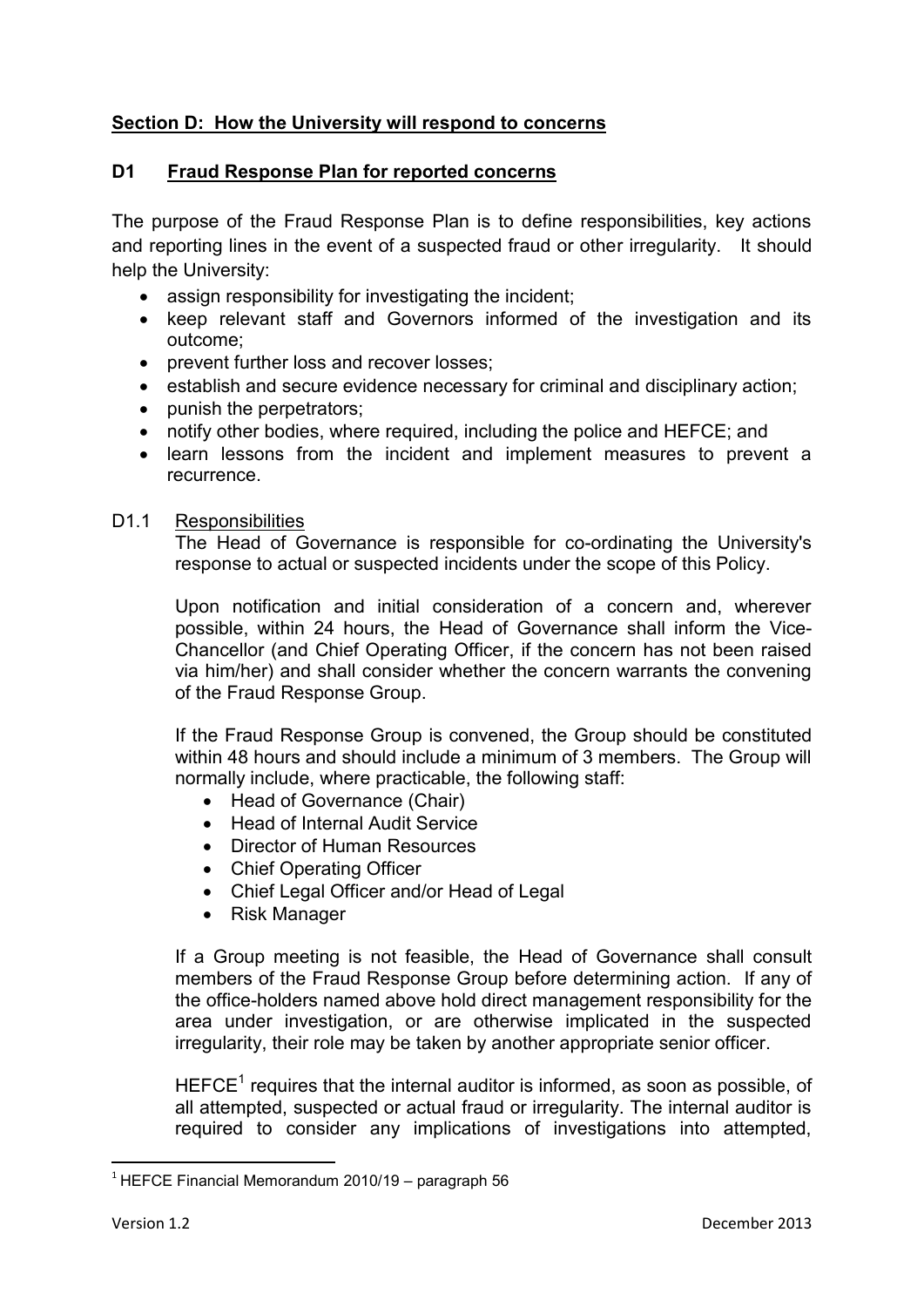suspected or actual fraud or irregularity in relation to the internal control system, and to make recommendations to management, as appropriate, to strengthen the systems and controls.

Final responsibility for the decision to involve the internal auditor to investigate the concern further rests with the Head of Governance, who shall consult with the Chair of the Audit Committee.

Responsibilities for Record Keeping are outlined in **Section D3**.

#### D1.2 Investigation

Investigations into suspected fraud, bribery and corruption will be carried out in a fair and impartial way.

This will involve an investigation, normally led by Internal Audit, taking account of appropriate professional practice and any relevant guidance issued by HEFCE, the Charity Commission or any other relevant regulatory body.

Internal Audit will report progress with the investigation to the Head of Governance, who shall advise the Fraud Response Group. Progress with the investigation will be reported to the Chair of the Audit Committee and, as required, to the full Audit Committee and the Board of Governors.

#### *Preventing further loss*

To prevent further loss, it may be necessary to suspend staff during the investigation. Further details are given at **Section D2**.

### *Establishing and securing evidence*

A major objective in any fraud investigation is the punishment of the perpetrators, to act as a deterrent. Only appropriately trained staff will conduct fraud investigations to ensure evidence is obtained and secured in the correct manner.

#### *Recovery of losses*

Recovering losses is a crucial element of any fraud investigation. The Head of Governance shall ensure that in all fraud investigations, the amount of any loss will be quantified. Restitution of misappropriated assets shall be sought in all cases.

Where the loss is substantial, legal advice shall be obtained without delay about the need to freeze the suspect's assets through the court, pending conclusion of the investigation. Legal advice shall also be obtained about prospects for recovering losses through the civil court, in the event that the perpetrator refuses repayment. The University will normally expect to recover all costs in addition to losses.

### D1.3 Final outcomes of investigation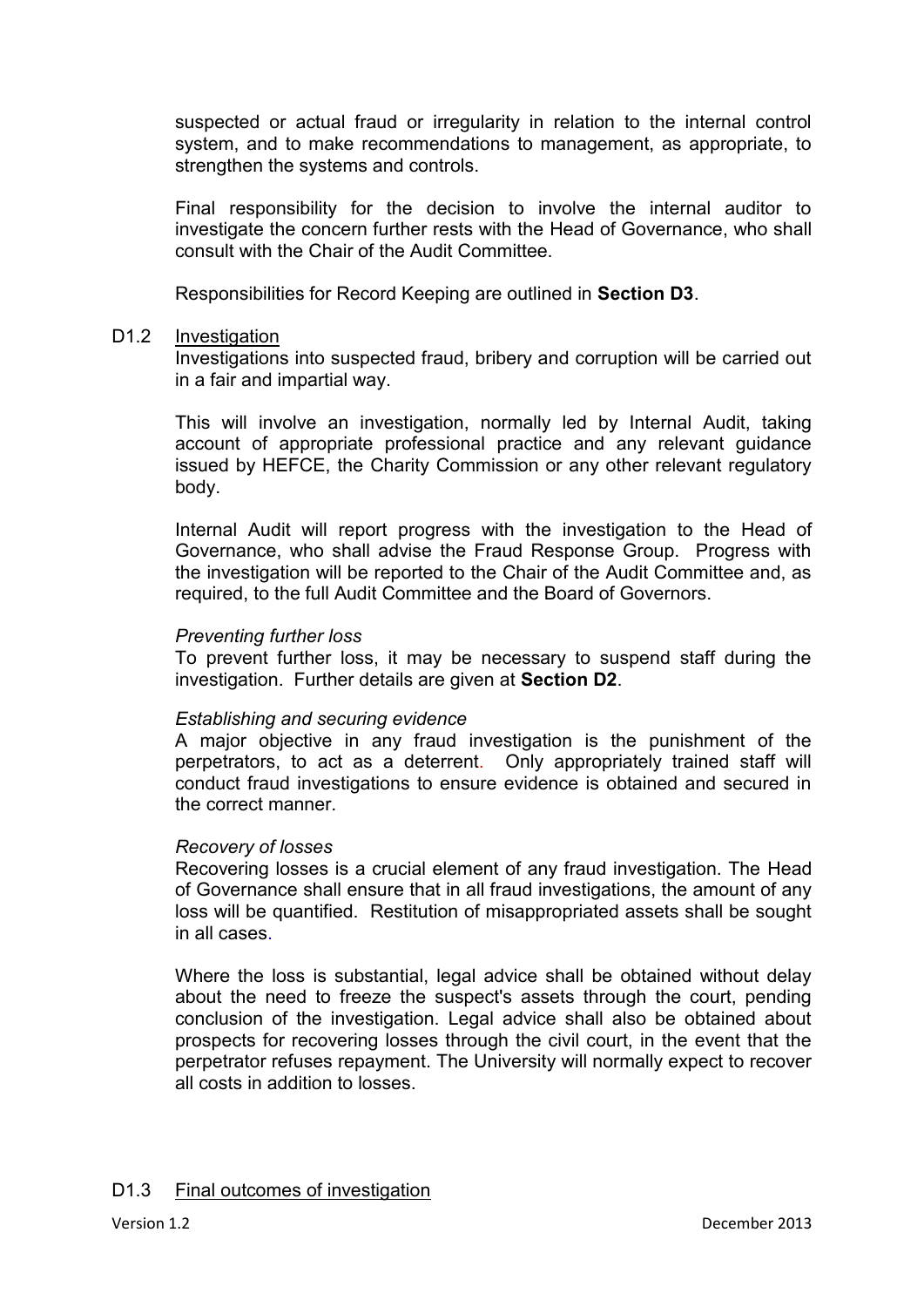On completion of the investigation, Internal Audit shall produce a written report for the Fraud Response Group. The report will include the following:

- a conclusion as to whether the reported concern(s) has any substance;
- $\bullet$  the nature and extent of the fraud or irregularity;
- $\blacksquare$  its impact, financial and otherwise, upon the University;
- who was involved (including those staff and/or management whose failure to exercise appropriate supervision or control may have contributed to the fraud);
- **EXED** internal control weaknesses which may have allowed the irregularity to occur; and
- **Fig. 2** recommendations regarding actions required to prevent a recurrence.

Once approved, the Head of Governance will forward the report to the Vice-Chancellor, together with any further recommendations made by the Group. Where allegations of fraud, bribery or corruption have been upheld, the principal findings and conclusions of the Fraud Response Group should also include:

- a recommendation regarding legal action through criminal or civil law channels; and
- a recommendation regarding disciplinary action.

Any legal proceedings or other related actions will be conducted or directed by the Chief Legal Officer. Any disciplinary action taken will be in accordance with University's disciplinary procedures.

### D1.4 Wider notification requirements

### *Notification of Governors*

The Head of Governance will notify the Chair of the Audit Committee and, as required, summarise the matter in the regular "reportable incidents" report submitted to each Audit Committee meeting.

<span id="page-8-0"></span>Where the fraud or irregularity is of sufficient seriousness (as defined by  $HEFCE<sup>2</sup>$ ) the Head of Governance will make a full report to the Audit **Committee.** 

### *Notification of HEFCE*

The Head of Governance will ensure that the University complies with the HEFCE requiremen[t](#page-8-0)<sup>2</sup> for the Vice-Chancellor to notify  $H$ EFCE of any theft, fraud, loss of charity assets or other irregularity where:

- a) the sums of money involved are, or potentially are, in excess of £25,000; or
- b) the particulars of the fraud, theft, loss of charity assets or other irregularity may reveal a systemic weakness of concern beyond the institution, or are novel, unusual or complex; or
- c) there is likely to be public interest because of the nature of the fraud, theft, loss of charity assets or other irregularity, or the people involved.

 $\overline{a}$ 

 $2$  HEFCE Financial Memorandum 2010/19 Annex B: Audit Code of Practice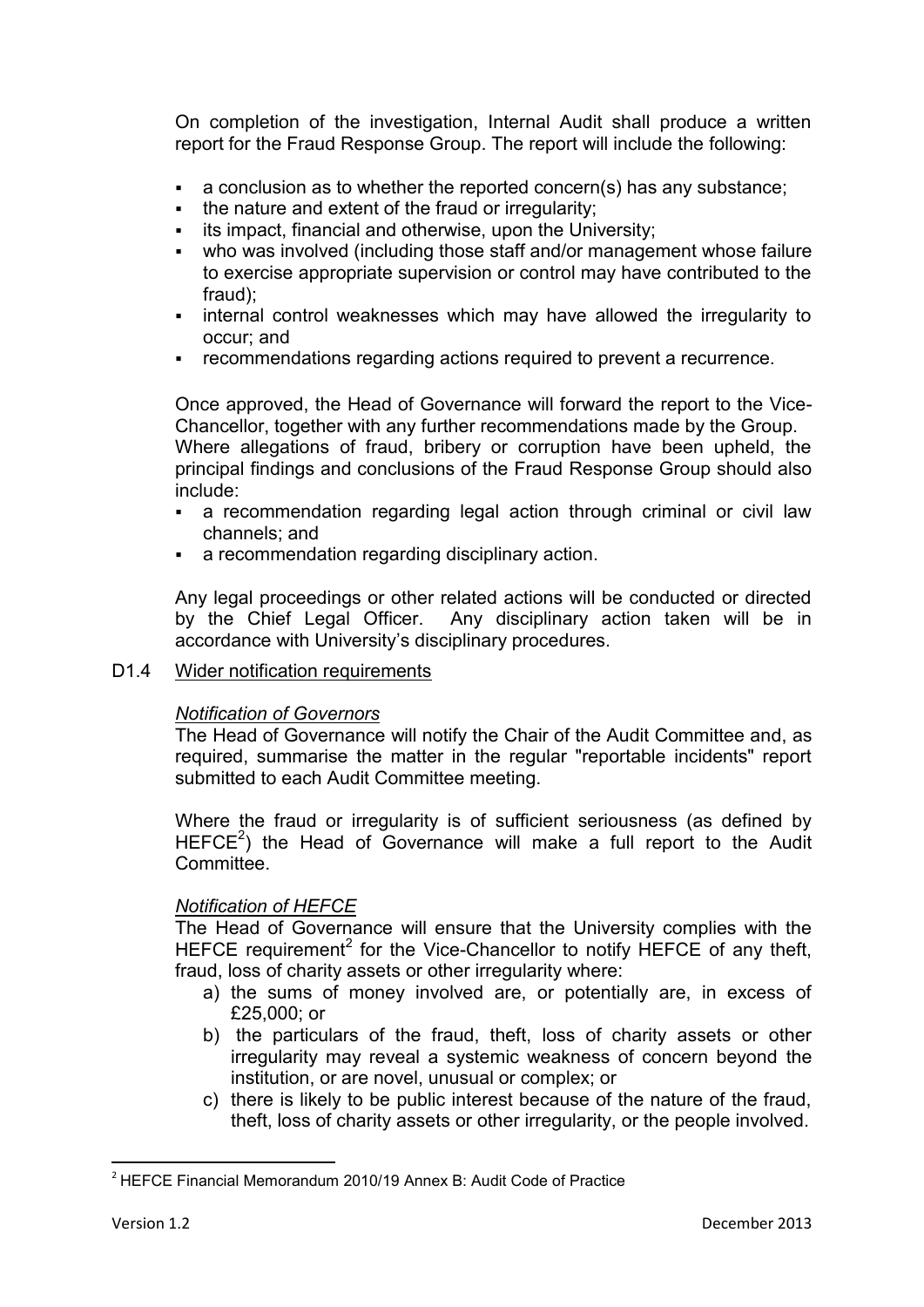### *Notification of Police*

Following investigation, as outlined in D1.3 above, the Fraud Response Group will consider the possibility of criminal proceedings, taking advice from the Police as required. The Head of Governance (or in his absence, the Risk Manager) is authorised to report such incidents to the Police and will ensure feedback is provided to the Fraud Response Group regarding any Police action.

#### *Notification of Insurers*

The Head of Governance will ensure that relevant information is provided to insurers as required.

#### **D2 Human Resource considerations**

#### D2.1 *Suspension during investigation*

The Director of Human Resources will participate in the Fraud Response Group and will assist the Group to decide whether staff suspension is required during the investigation under the University's disciplinary procedure.

Individuals suspected of fraud, bribery or corruption may be suspended immediately (on full pay) pending a full investigation. In some cases it may also be necessary to suspend other staff (on full pay) in order to conduct a proper investigation.

The suspension of a member of staff does not constitute a finding of misconduct against him or her. Any staff suspended as a result of suspected bribery or fraud will be informed of the reason for the suspension.

In such circumstances, the suspect(s) should be approached unannounced and supervised at all times before leaving the University's premises. They should be allowed to collect personal property under supervision, but should not be able to remove any property belonging to the University. Any security passes and keys to premises, offices and furniture should be returned.

The Head of Security and the Director of IT Services shall be consulted on the best means of denying access to the University and its IT facilities, while suspects remain suspended.

During the period of any suspension the suspended member of staff will not be permitted to return to the premises, to make contact with staff or witnesses, or to act on behalf of the University, unless given express permission to do so by the relevant University authorities. Any infringement of this requirement may be treated as a disciplinary offence.

#### D2.2 *Disciplinary action*

The University will follow disciplinary procedures against any member of staff who has committed fraud, bribery or corruption which may result in dismissal.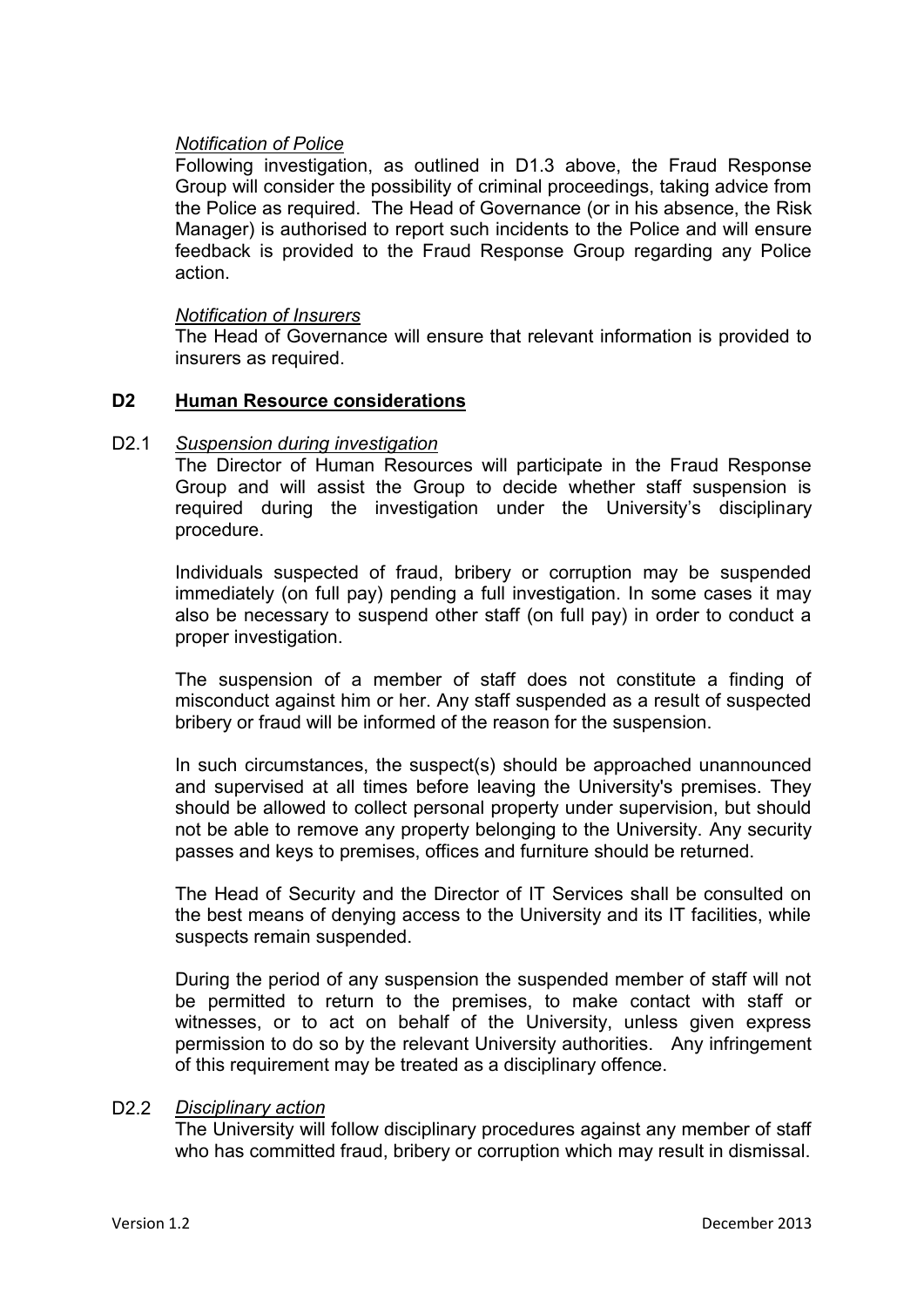# D2.3 *Criminal and Civil legal proceedings*

All proven incidents of fraud, bribery and corruption will be reported to the police for possible prosecution. In addition to any criminal prosecution brought by the police, the University may instigate civil legal proceedings.

# D2.4 *References for employees disciplined or prosecuted for fraud, bribery or corruption*

Any request for a reference for a member of staff who has been disciplined or prosecuted for fraud shall in all cases be referred to the Director of Human Resources.

## **D3 Record Keeping**

D3.1 The Head of Governance will update the Register of reported concerns with all associated investigations and outcomes. Documents will be kept for at least six years.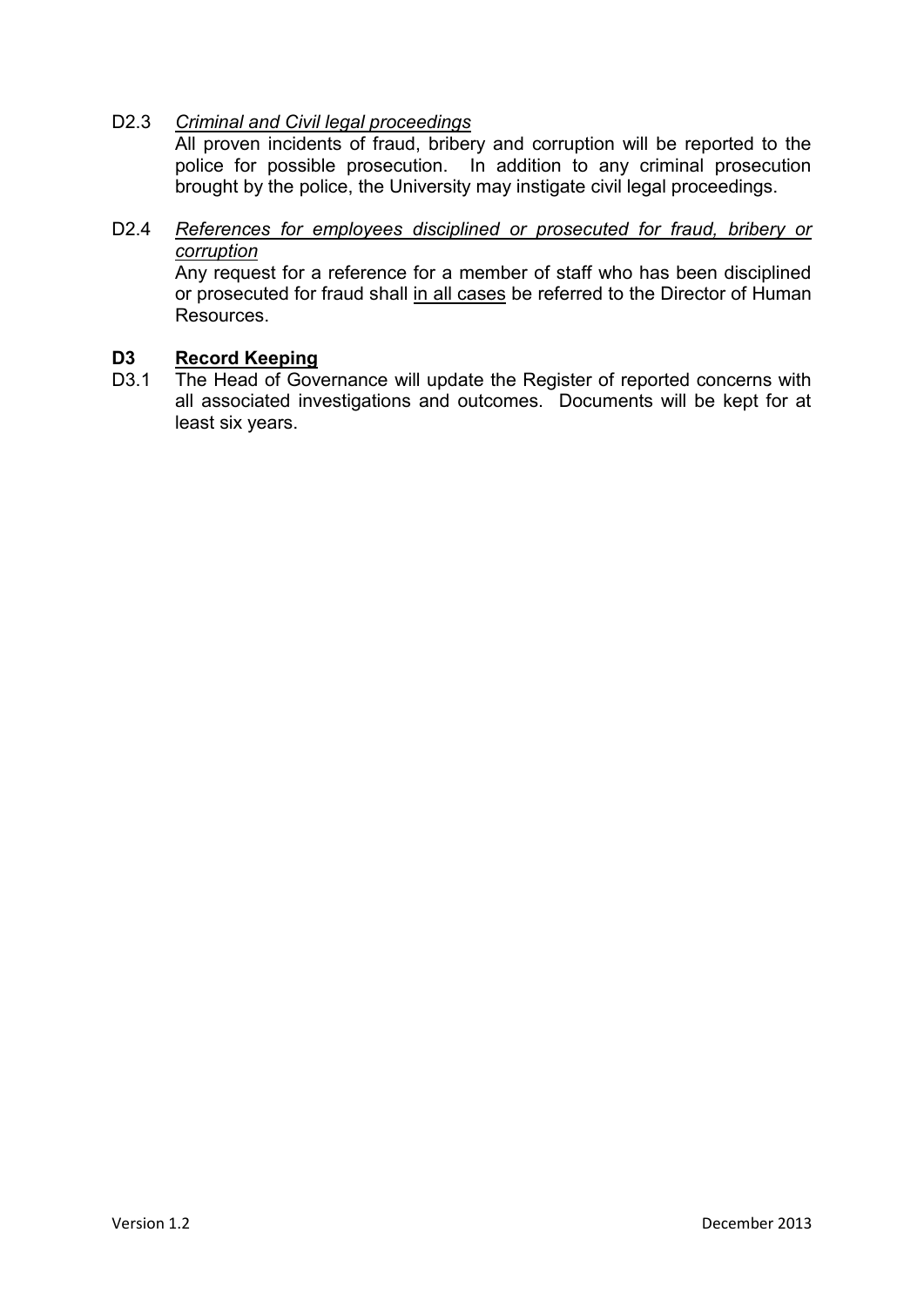# **Section E: Further help and guidance about the Fraud Policy**

For general guidance on the application of this Policy, please contact:

- Chris Reilly, Chief Operating Officer, extension 4006
- Philip Booth, Chief Legal Officer, extension 4010
- David Soan, Deputy Finance Director (Accounting), extension 4122
- Jay Wilson, Head of Legal, extension 3482
- Adam Dawkins, Head of Governance, extension 4520
- Susan O'Donnell, Risk Manager, extension 4222

# **Related Policies**

Other relevant policies linked with this Policy include:

- a. Financial Regulations
- b. Expenditure Policy
- c. Policy on Corporate Gifts & Hospitality
- d. Policy on Disclosure of Interests, Consultancy and External Activities
- e. Public Interest Disclosure ("Whistleblowing") Policy
- f. Staff Code of Conduct
- g. Disciplinary Procedure

**\*\*\*\*\*\*\*\*\*\*\*\*\*\*\*\*\*\*\*\*\*\*\*\*\*\*\*\*\*\*\*\*\*\*\*\*\*\*\*\*\*\*\*\*\*\*\*\*\*\*\*\*\*\*\*\*\*\*\*\*\*\*\*\*\*\*\*\*\*\*\*\*\*\*\*\*\*\*\*\*\*\*\*\*\*\*\*\*\*\*\*\*\*\*\*\***

# **Associated Procedure & Guidance Notes** (for Vice-Chancellor's Office use)

- External Reporting procedure for Police notification
- HEFCE notification requirements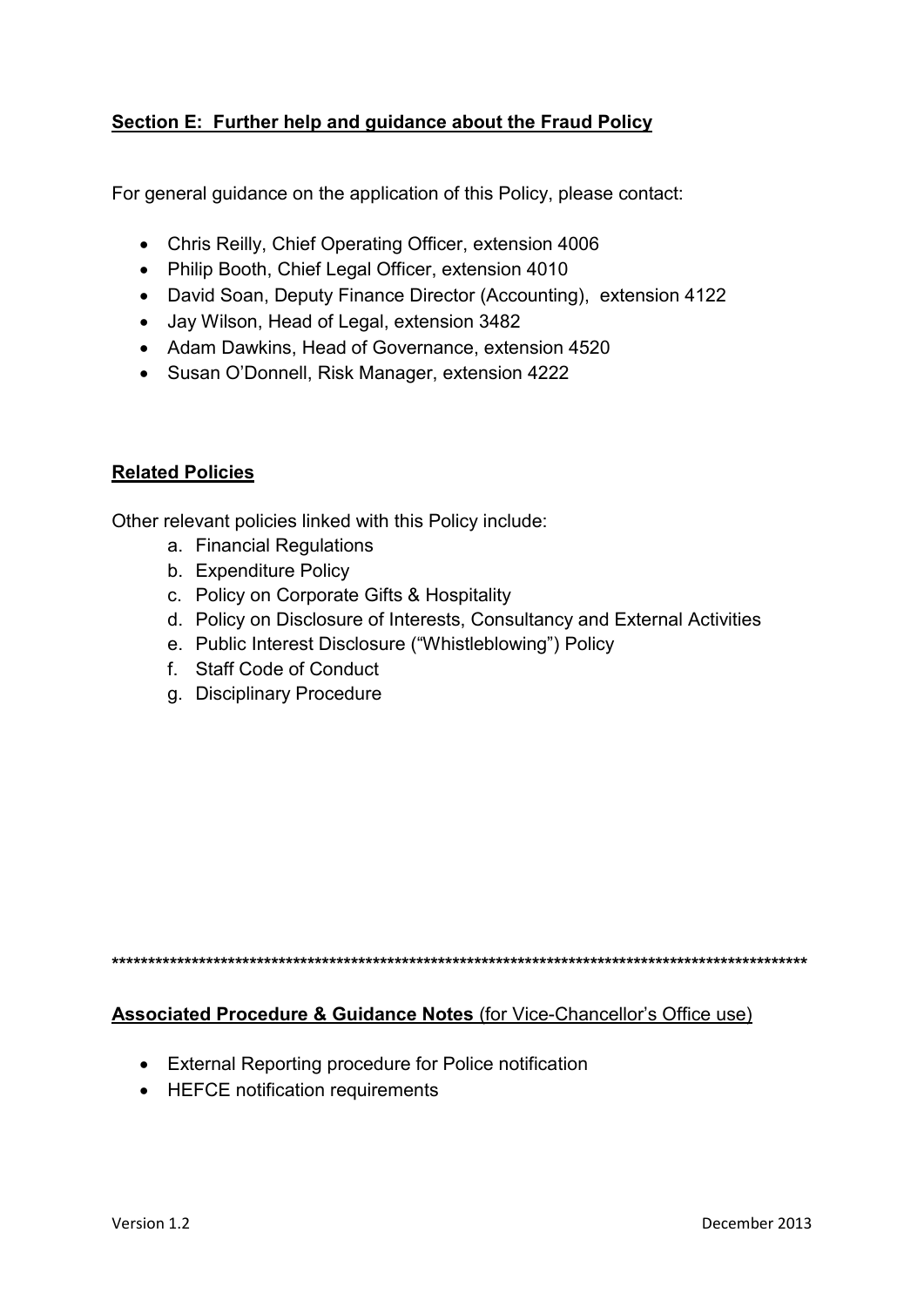The examples below are not intended to be exhaustive but provide a general indication of the range of matters covered by this Policy.

| Deliberate personal gain/benefit as a result of misuse of University research funds                                                          |
|----------------------------------------------------------------------------------------------------------------------------------------------|
| <b>Falsifying financial statements</b>                                                                                                       |
| Embezzlement, taking money which one has been entrusted with on behalf of another<br>party                                                   |
| Illegal diversion of funds e.g. receiving cash and not recording its receipt                                                                 |
| Tax evasion, major counterfeiting rings, 'advance fee' frauds;                                                                               |
| Submitting false qualifications, professional registrations and/or references<br>to obtain employment                                        |
| Failing to declare criminal convictions e.g. under the Rehabilitation of<br>Offenders Act 1974                                               |
| Falsifying expense claims e.g. excessive expenses or expenses which are<br>not reflective of actual activities or were never wholly incurred |
| Falsely claiming to be off sick                                                                                                              |
| Falsifying time records and claiming for hours not worked (e.g. overtime)                                                                    |

Completing private work during University time

Falsifying records to steal University property

Corporate identity fraud, e.g. using the University's logo or letterhead for personal reasons and/or to imply the University has sanctioned the content of the document or that the document is sent for and on behalf of the University.

#### **Bribery: Examples**

**Fraud: Examples**

Payment of a facilitation payment e.g. at international border points (NB: unless personal safety is at risk)

Alteration of academic outcomes or awards in return for an inducement

Alteration of the outputs or findings of work undertaken (e.g. research or consultancy work) in return for an inducement

Alteration, including destruction, of any documentation or records in return for an inducement

Accepting gifts and/or hospitality from current or potential suppliers of goods/services during procurement exercises. This could be an attempt to influence the University's actions during the process and should be refused.

Accepting excessive levels of gifts or hospitality knowing that it is intended to influence the outcome of a decision or other outcome.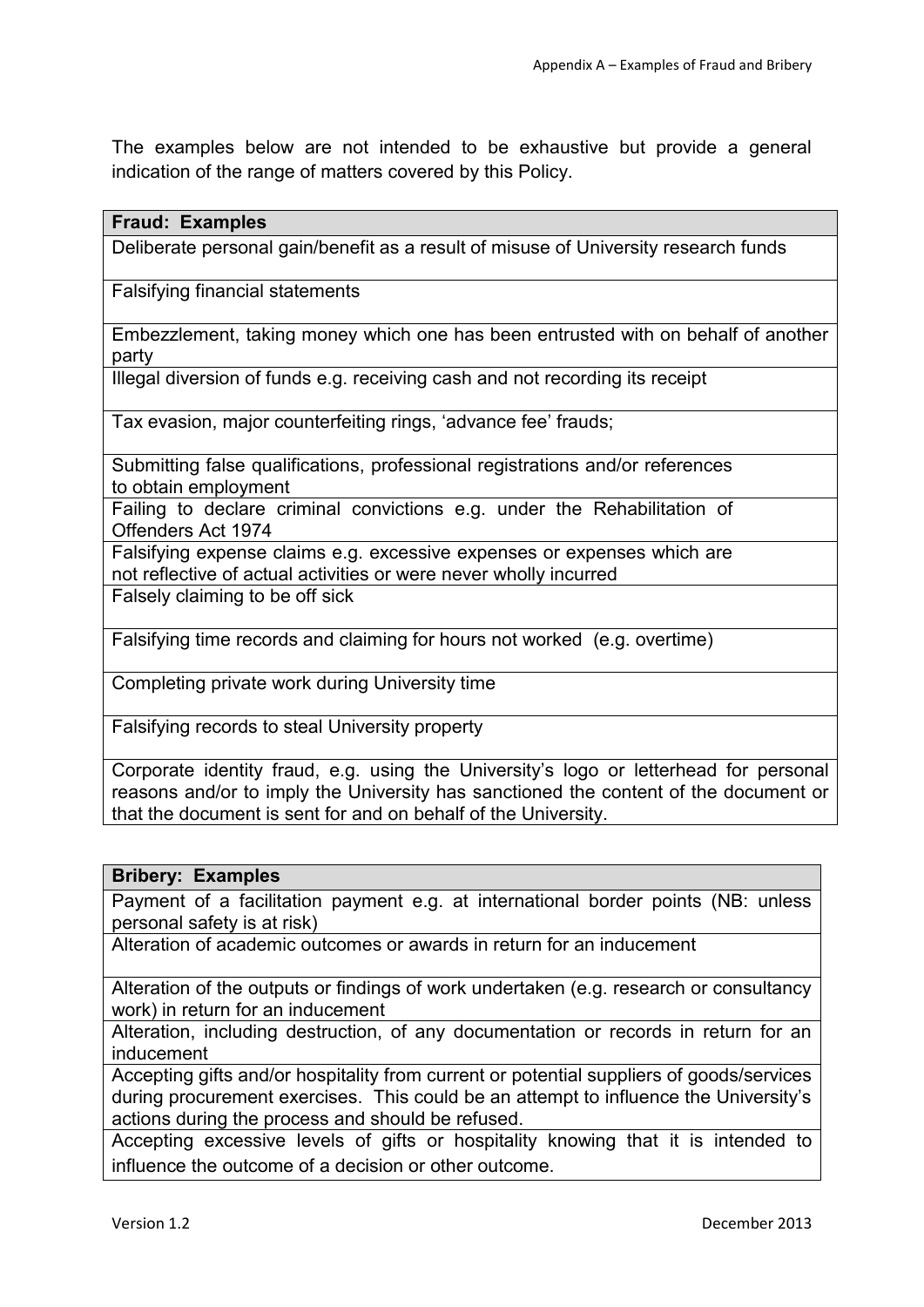# **Raising concerns – flowchart**

The reporting route for money laundering concerns is also shown below as these can be similar to concerns about fraud, bribery and corruption. Please make sure you use the correct route.



#### The University will:

- Listen, document and acknowledge your concern;
- Respect your confidentiality as far as possible;
- Conduct a full investigation (if appropriate);
- Assess whether any further action is required:
- Keep you informed and (save in exceptional circumstances) advise you of the final outcome.